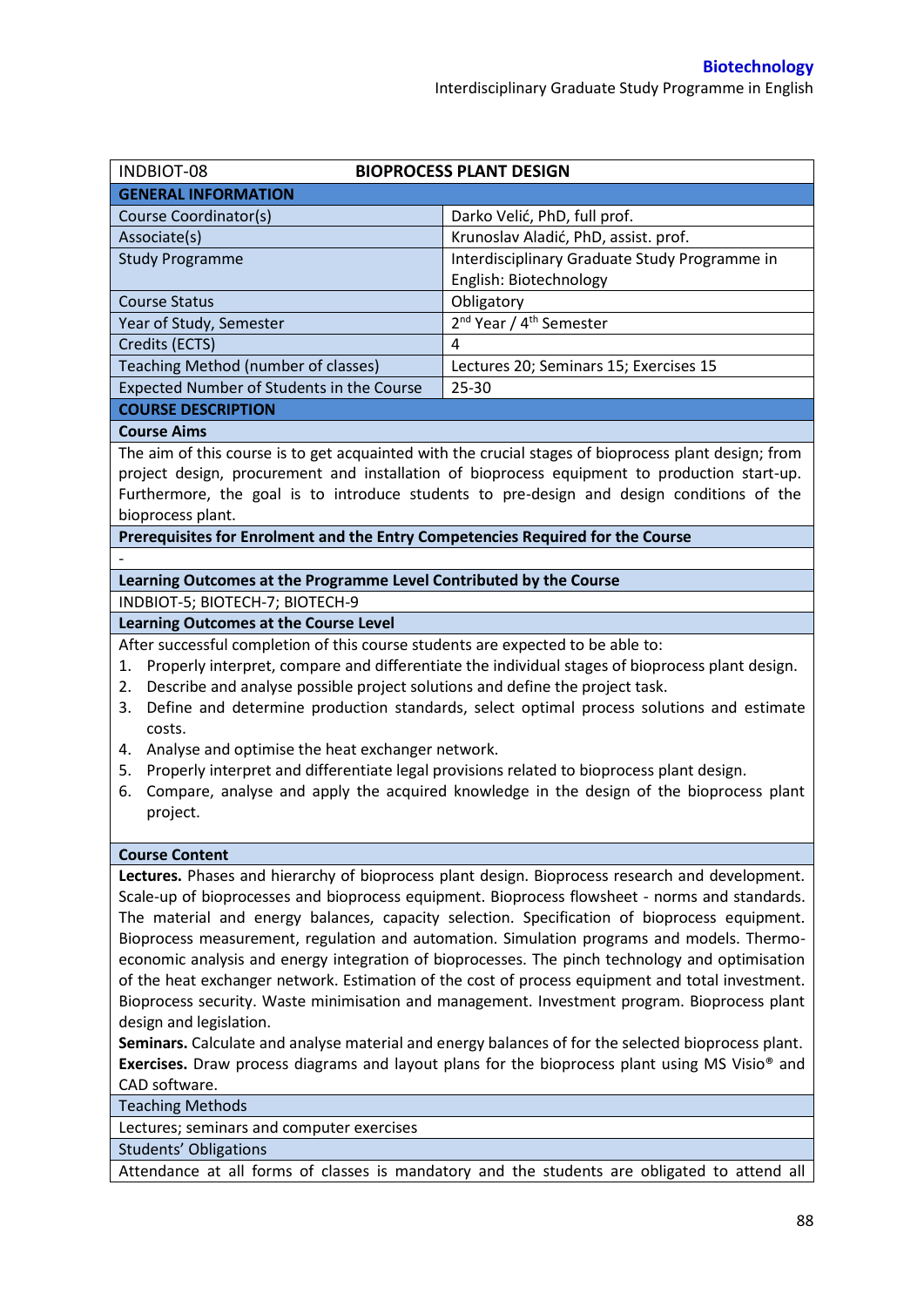Interdisciplinary Graduate Study Programme in English

knowledge tests. The students may be absent from 30% (full-time students) and 50% (part-time students) of each of the forms of classes, provided that the absence is justified. An exercise or a seminar which has not been completed must be made up through a midterm exam.

## **Monitoring the Activity of the Students** *(Connecting Learning Outcomes, Teaching Methods, and Grading)*

| <b>Class-related</b> | <b>ECTS</b>   | Learning | <b>Student activity</b> | <b>Evaluation</b> | <b>Grade points</b> |      |
|----------------------|---------------|----------|-------------------------|-------------------|---------------------|------|
| activity             |               | outcome  |                         | method            | Min.                | Max. |
| Attending classes    | 0.3           | $1 - 6$  | Attendance at           | <b>Keeping</b>    | 5                   | 10   |
| (lectures,           |               |          | classes                 | records           |                     |      |
| exercises)           |               |          |                         |                   |                     |      |
|                      |               |          | Seminar work            | Oral              | 10                  | 30   |
| Seminars             | 1.2           | $3 - 4$  |                         | presentation      |                     |      |
|                      |               |          |                         |                   |                     |      |
| Computer             | 0.5           | 6        | Attendance at           | Exercises         | 5                   | 10   |
| exercises            |               |          | exercises               | report            |                     |      |
| Final exam           | $\mathcal{P}$ | $1 - 8$  | Studying for the        | Written           | 30                  | 50   |
|                      |               |          | final exam              | exam              |                     |      |
| <b>Total</b>         | 4             |          |                         |                   | 50                  | 100  |

## Evaluation of the written part of the final exam

| Percentage of correct answers (%) | Grade |  |
|-----------------------------------|-------|--|
| >95.00                            | 50    |  |
| 90.00-94.99                       | 47    |  |
| 85.00-89.99                       | 45    |  |
| 80.00-84.99                       | 40    |  |
| 75.00-79.99                       | 38    |  |
| 70.00-74.99                       | 35    |  |
| 65.00-69.99                       | 33    |  |
| 60.00-64.99                       | 30    |  |

## *Forming the final grade:*

The points granted for the final exam are added to the grade points awarded during class attendance. The grading process is conducted by absolute distribution, i.e. based on total achievements, and compared to the numerical system in the following manner:

A – Excellent (5): 90-100 grade points; B – Very Good (4): 80-89.99 grade points; C – Good (3): 65- 79.99 grade points; D – sufficient (2): 50-64.99 grade points

| Mandatory Literature (available in the library and via other media)                                        |               |                  |  |  |  |  |
|------------------------------------------------------------------------------------------------------------|---------------|------------------|--|--|--|--|
| <b>Title</b>                                                                                               | Number of     | Availability via |  |  |  |  |
|                                                                                                            | copies in the | other media      |  |  |  |  |
|                                                                                                            | library       |                  |  |  |  |  |
| in<br>Odum<br>Flickinger MC: Process<br>Architecture                                                       |               |                  |  |  |  |  |
| Biomanufacturing Facility Design, Wiley, 2017.                                                             |               |                  |  |  |  |  |
| <b>Additional Literature</b>                                                                               |               |                  |  |  |  |  |
| 1. Jacobs T, Signore AA: Good Design Practices for GMP Pharmaceutical Facilities, 2 <sup>nd</sup> Ed., CRC |               |                  |  |  |  |  |
| Press, 2017.                                                                                               |               |                  |  |  |  |  |
| Jagschies G, Lindskog E, Lacki K, Galliher P: Biopharmaceutical Processing: Development,<br>2.             |               |                  |  |  |  |  |

Design, and Implementation of Manufacturing Processes, 1<sup>st</sup> Ed., Elsevier, 2017. **Quality Assurance Procedures Designed to Ensure the Acquisition of Outcomes and** 

**Competencies**